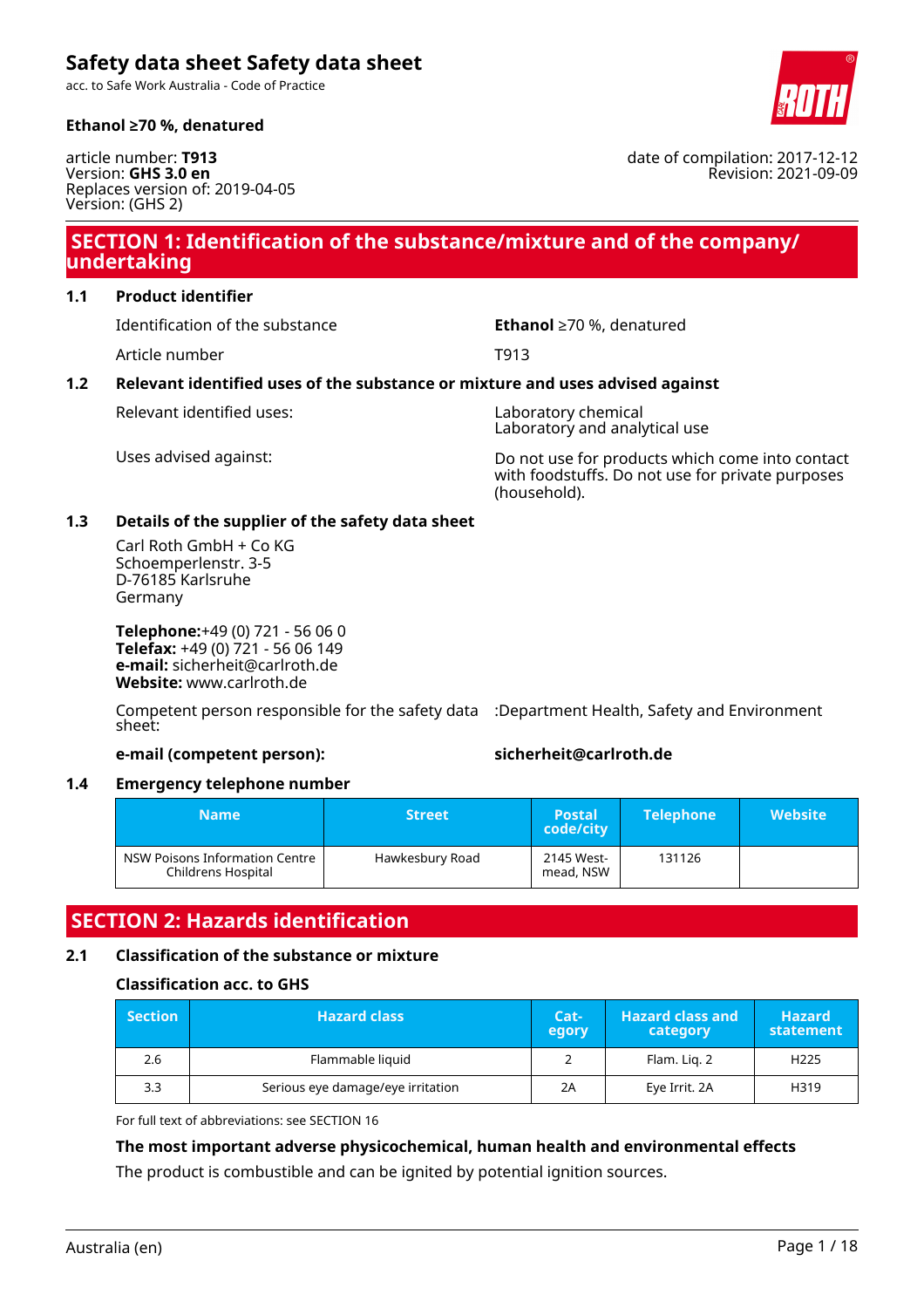acc. to Safe Work Australia - Code of Practice

#### **Ethanol ≥70 %, denatured**

article number: **T913**

#### **2.2 Label elements**

#### **Labelling**

**Signal word Danger**

#### **Pictograms**

GHS02, GHS07



#### **Hazard statements**

| H <sub>225</sub> | Highly flammable liquid and vapour |
|------------------|------------------------------------|
| H319             | Causes serious eye irritation      |

#### **Precautionary statements**

#### **Precautionary statements - prevention**

P210 Keep away from heat/sparks/open flames/hot surfaces. - No smoking<br>P233 Keep container tightly closed Keep container tightly closed

#### **Precautionary statements - response**

| P337+P313 | If eye irritation persists: Get medical advice/attention                        |
|-----------|---------------------------------------------------------------------------------|
| P370+P378 | In case of fire: Use sand, carbon dioxide or powder extinguisher for extinction |

#### **Precautionary statements - storage**

P403+P235 Store in a well-ventilated place. Keep cool

#### **Precautionary statements - disposal**

P501 Dispose of contents/container to industrial combustion plant

#### **2.3 Other hazards**

#### **Results of PBT and vPvB assessment**

This mixture does not contain any substances that are assessed to be a PBT or a vPvB.

### **SECTION 3: Composition/information on ingredients**

#### **3.1 Substances**

not relevant (mixture)

#### **3.2 Mixtures**

#### **Description of the mixture**

| Name of sub-<br>stance | <b>Identifier</b> | $Wt\%$  | <b>Classification acc. to</b><br><b>GHS</b>                    | <b>Pictograms</b> | <b>Notes</b> |
|------------------------|-------------------|---------|----------------------------------------------------------------|-------------------|--------------|
| Ethanol                | CAS No<br>64-17-5 | 70      | Flam. Liq. 2 / H225<br>Eye Irrit. 2A / H319                    | 些                 | IARC: 1      |
| 2-Propanol             | CAS No<br>67-63-0 | $1 - 2$ | Flam. Lig. 2 / H225<br>Eye Irrit. 2 / H319<br>STOT SE 3 / H336 | ₾                 |              |

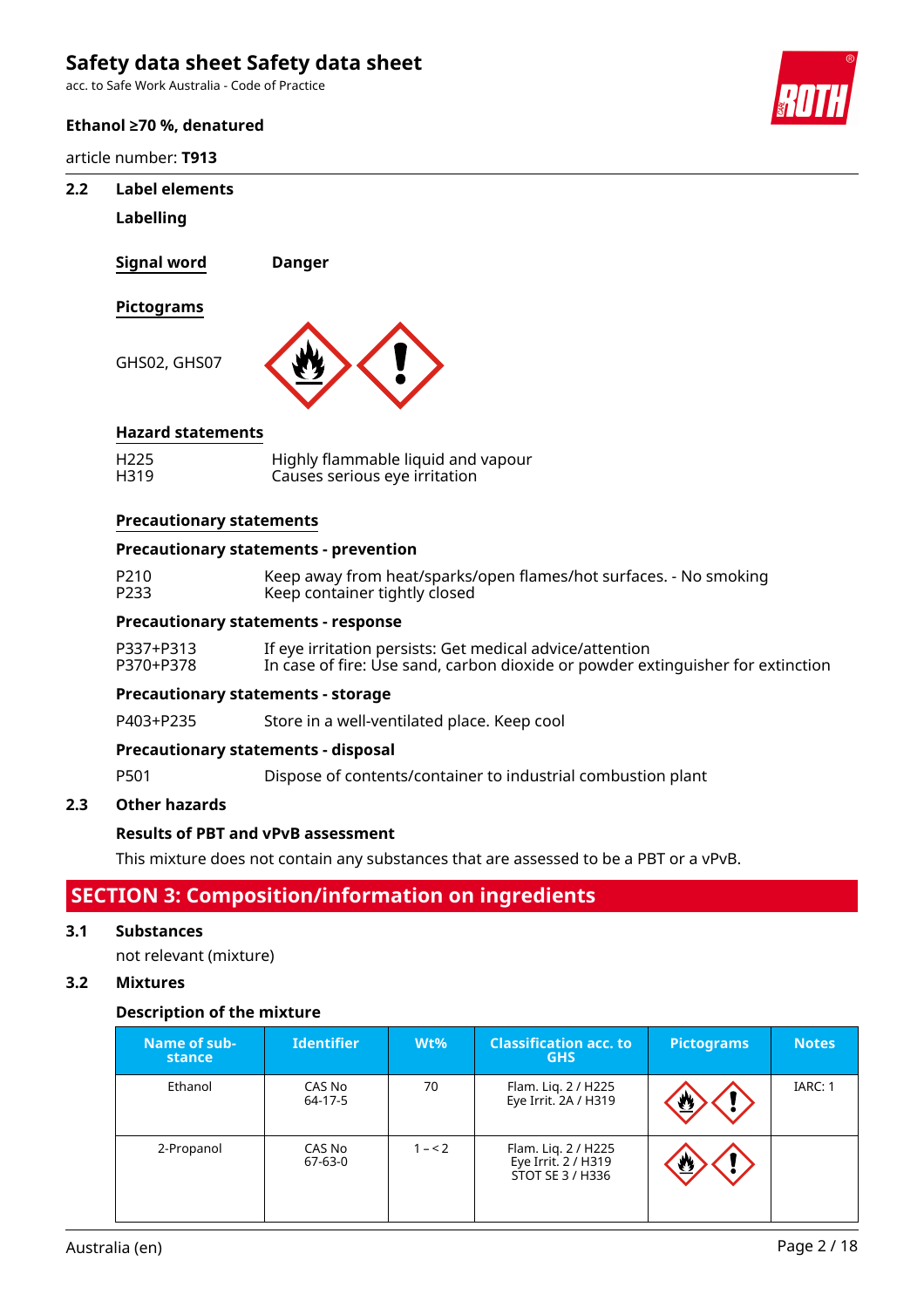acc. to Safe Work Australia - Code of Practice

### **Ethanol ≥70 %, denatured**



#### article number: **T913**

| Name of sub-<br>stance | <b>Identifier</b>   | $Wt\%$  | <b>Classification acc. to</b><br><b>GHS</b>                              | <b>Pictograms</b> | <b>Notes</b> |
|------------------------|---------------------|---------|--------------------------------------------------------------------------|-------------------|--------------|
| 2-Butanone             | CAS No<br>78-93-3   | $1 - 2$ | Flam. Lig. 2 / H225<br>Eye Irrit. 2 / H319<br>STOT SE 3 / H336<br>EUH066 |                   |              |
| <b>Bitrex</b>          | CAS No<br>3734-33-6 | < 0.1   |                                                                          |                   |              |

#### **Notes**

IARC: 1: IARC group 1: carcinogenic to humans (International Agency for Research on Cancer)

For full text of abbreviations: see SECTION 16

### **SECTION 4: First aid measures**

#### **4.1 Description of first aid measures**



#### **General notes**

Take off contaminated clothing.

#### **Following inhalation**

Provide fresh air. In all cases of doubt, or when symptoms persist, seek medical advice.

#### **Following skin contact**

Rinse skin with water/shower. In all cases of doubt, or when symptoms persist, seek medical advice.

#### **Following eye contact**

Irrigate copiously with clean, fresh water for at least 10 minutes, holding the eyelids apart. In case of eye irritation consult an ophthalmologist.

#### **Following ingestion**

Rinse mouth. Call a doctor if you feel unwell.

#### **4.2 Most important symptoms and effects, both acute and delayed**

Irritation, Nausea, Vomiting, Abdominal pain, Breathing difficulties, Vertigo, Drowsiness, Narcosis, Loss of righting reflex, and ataxia

# **4.3 Indication of any immediate medical attention and special treatment needed**

none

### **SECTION 5: Firefighting measures**

#### **5.1 Extinguishing media**



#### **Suitable extinguishing media**

co-ordinate firefighting measures to the fire surroundings water spray, alcohol resistant foam, dry extinguishing powder, BC-powder, carbon dioxide ( $CO<sub>2</sub>$ )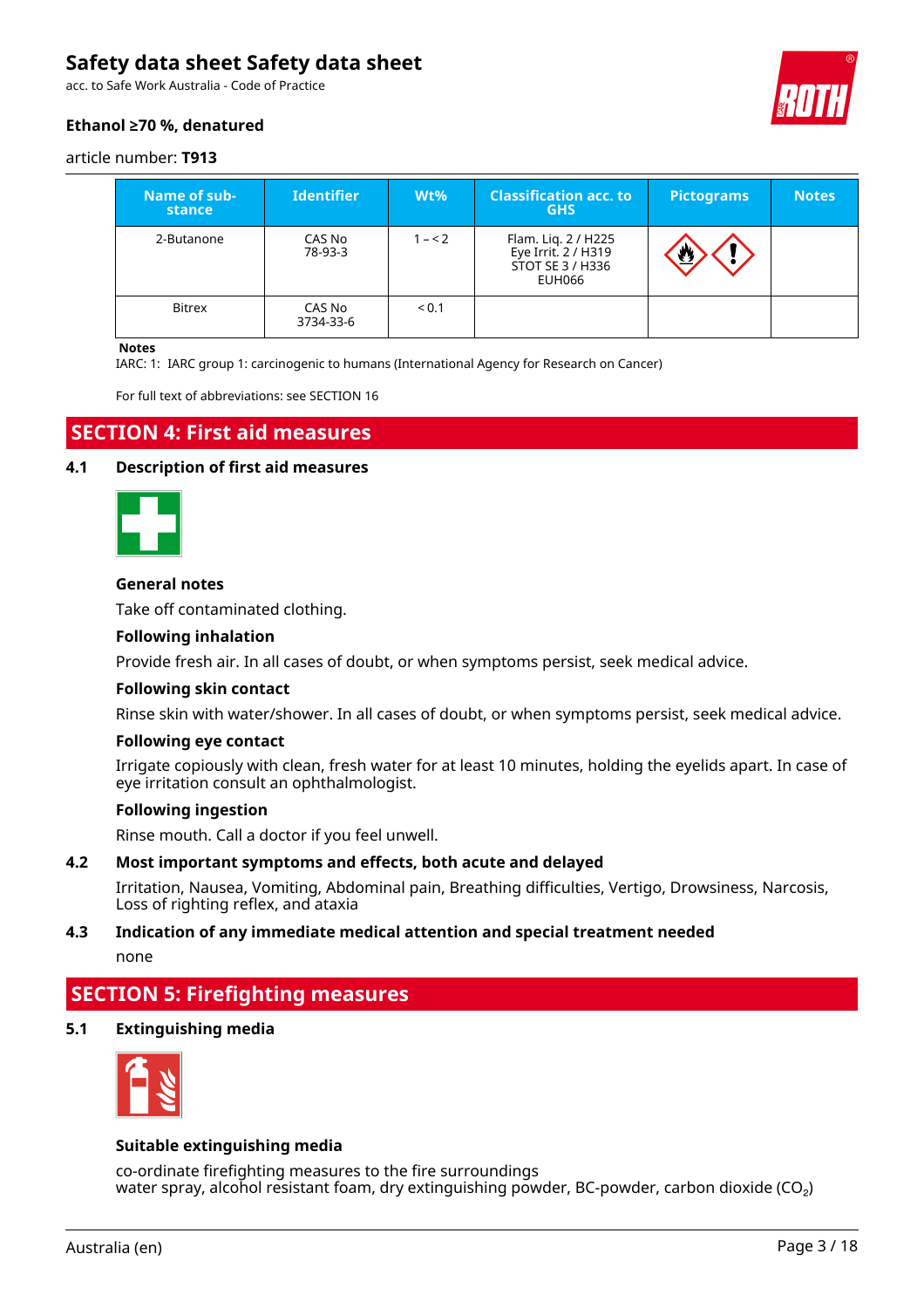acc. to Safe Work Australia - Code of Practice

#### **Ethanol ≥70 %, denatured**



#### article number: **T913**

#### **Unsuitable extinguishing media**

water jet

#### **5.2 Special hazards arising from the substance or mixture**

Combustible. In case of insufficient ventilation and/or in use, may form flammable/explosive vapourair mixture. Solvent vapours are heavier than air and may spread along floors. Places which are not ventilated, e.g. unventilated below ground level areas such as trenches, conduits and shafts, are particularly prone to the presence of flammable substances or mixtures. Vapours may form explosive mixtures with air.

#### **Hazardous combustion products**

In case of fire may be liberated: Nitrogen oxides (NOx), Carbon monoxide (CO), Carbon dioxide (CO₂), May produce toxic fumes of carbon monoxide if burning.

#### **5.3 Advice for firefighters**

In case of fire and/or explosion do not breathe fumes. Fight fire with normal precautions from a reasonable distance. Wear self-contained breathing apparatus.

### **SECTION 6: Accidental release measures**

#### **6.1 Personal precautions, protective equipment and emergency procedures**



#### **For non-emergency personnel**

Avoid contact with skin, eyes and clothes. Do not breathe vapour/spray. Avoidance of ignition sources.

#### **6.2 Environmental precautions**

Keep away from drains, surface and ground water. Danger of explosion.

#### **6.3 Methods and material for containment and cleaning up**

#### **Advice on how to contain a spill**

Covering of drains.

#### **Advice on how to clean up a spill**

Absorb with liquid-binding material (sand, diatomaceous earth, acid- or universal binding agents).

#### **Other information relating to spills and releases**

Place in appropriate containers for disposal. Ventilate affected area.

#### **6.4 Reference to other sections**

Hazardous combustion products: see section 5. Personal protective equipment: see section 8. Incompatible materials: see section 10. Disposal considerations: see section 13.

### **SECTION 7: Handling and storage**

#### **7.1 Precautions for safe handling**

Provision of sufficient ventilation.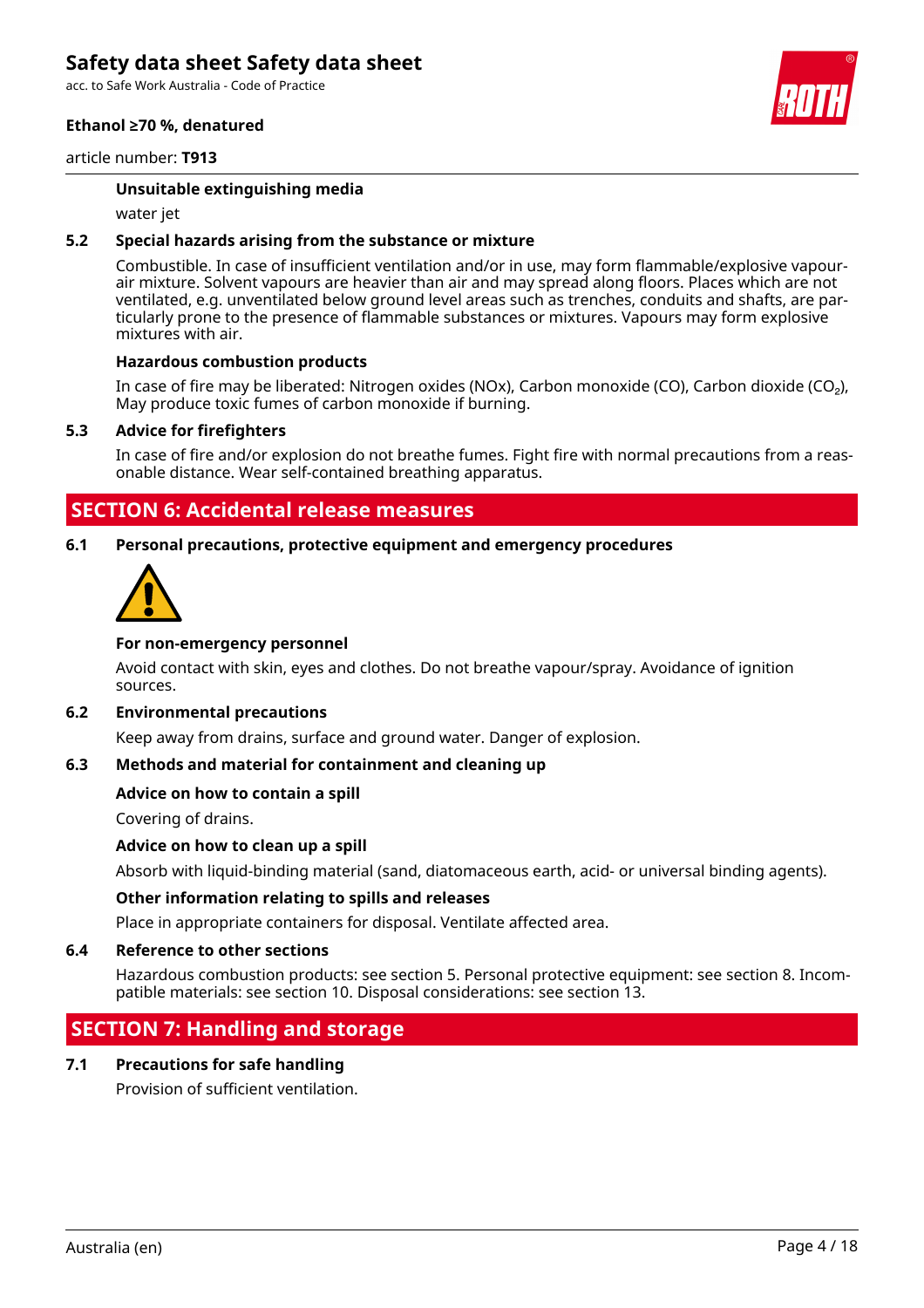acc. to Safe Work Australia - Code of Practice

#### **Ethanol ≥70 %, denatured**

article number: **T913**



**Measures to prevent fire as well as aerosol and dust generation**



Keep away from sources of ignition - No smoking.

Take precautionary measures against static discharge. Due to danger of explosion, prevent leakage

of vapours into cellars, flues and ditches.

#### **Advice on general occupational hygiene**

Wash hands before breaks and after work. Keep away from food, drink and animal feedingstuffs. When using do not smoke.

#### **7.2 Conditions for safe storage, including any incompatibilities**

Store in a well-ventilated place. Keep container tightly closed. Protect from sunlight.

#### **Incompatible substances or mixtures**

Observe hints for combined storage.

#### **Consideration of other advice:**

Ground/bond container and receiving equipment.

#### **Ventilation requirements**

Use local and general ventilation.

#### **Specific designs for storage rooms or vessels**

Recommended storage temperature: 15 – 25 °C

### **7.3 Specific end use(s)**

No information available.

### **SECTION 8: Exposure controls/personal protection**

#### **8.1 Control parameters**

#### **National limit values**

#### **Occupational exposure limit values (Workplace Exposure Limits)**

| Cou<br>ntr<br>y | <b>Name of agent</b>                      | <b>CAS No</b> | Identi-<br>fier | <b>TW</b><br>Α<br>[pp<br>$m$ ] | <b>TWA</b><br>[mq/<br>m <sup>3</sup> | <b>STE</b><br>[pp<br>m] | <b>STEL</b><br>[mq/<br>m <sup>3</sup> | <b>Ceil</b><br>ing-<br><b>[pp</b><br>m] | Ceil-<br>ing-C<br>[mg/<br>$\mathsf{m}^3$ | Nota-<br>tion | <b>Source</b> |
|-----------------|-------------------------------------------|---------------|-----------------|--------------------------------|--------------------------------------|-------------------------|---------------------------------------|-----------------------------------------|------------------------------------------|---------------|---------------|
| AU              | ethyl alcohol (ethan-<br>ol)              | 64-17-5       | <b>WES</b>      | 1,00<br>0                      | 1,880                                |                         |                                       |                                         |                                          |               | <b>WES</b>    |
| AU              | isopropyl alcohol<br>(propan-2-ol)        | $67-63-0$     | <b>WES</b>      | 400                            | 983                                  | 500                     | 1,230                                 |                                         |                                          |               | <b>WES</b>    |
| AU              | methyl ethyl ketone<br>(MEK) (2-butanone) | 78-93-3       | <b>WES</b>      | 150                            | 445                                  | 300                     | 890                                   |                                         |                                          |               | <b>WES</b>    |

**Notation**

Ceiling-C Ceiling value is a limit value above which exposure should not occur

STEL Short-term exposure limit: a limit value above which exposure should not occur and which is related to a 15 minute period (unless otherwise specified)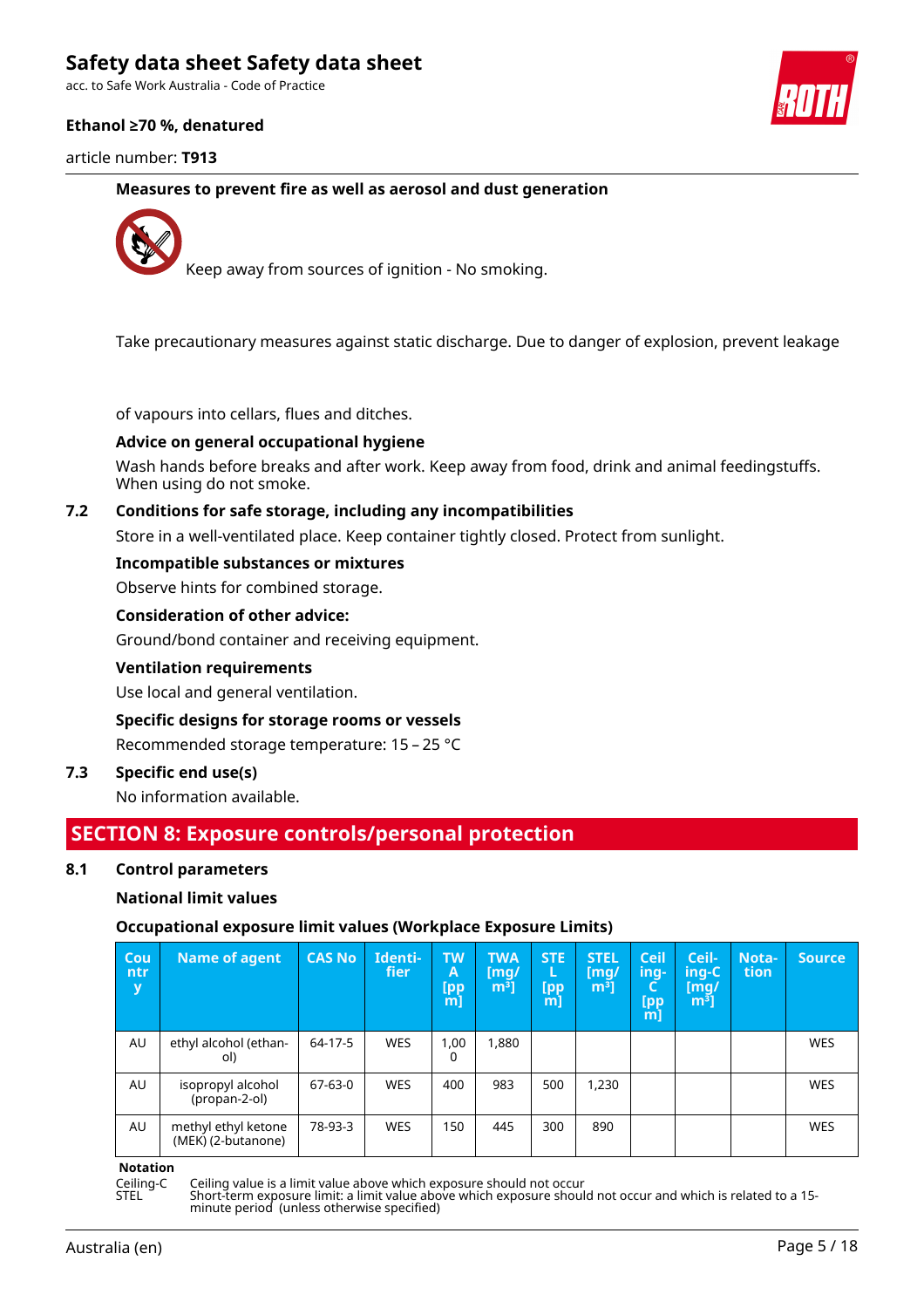acc. to Safe Work Australia - Code of Practice

#### **Ethanol ≥70 %, denatured**



# **Notation**

 $\overline{1}$ 

TWA Time-weighted average (long-term exposure limit): measured or calculated in relation to a reference period of 8 hours time-weighted average (unless otherwise specified)

| <b>Relevant DNELs of components of the mixture</b> |               |               |                             |                                                 |                   |                               |
|----------------------------------------------------|---------------|---------------|-----------------------------|-------------------------------------------------|-------------------|-------------------------------|
| Name of sub-<br>stance                             | <b>CAS No</b> | End-<br>point | <b>Threshol</b><br>d level  | <b>Protection</b><br>goal, route of<br>exposure | <b>Used in</b>    | <b>Exposure time</b>          |
| Ethanol                                            | 64-17-5       | <b>DNEL</b>   | 1,900 mg/<br>m <sup>3</sup> | human, inhalat-<br>ory                          | worker (industry) | acute - systemic<br>effects   |
| Ethanol                                            | 64-17-5       | <b>DNEL</b>   | 343 mg/kg                   | human, dermal                                   | worker (industry) | chronic - systemic<br>effects |
| Ethanol                                            | 64-17-5       | <b>DNEL</b>   | 950 mg/m $3$                | human, inhalat-<br>ory                          | worker (industry) | chronic - systemic<br>effects |
| 2-Butanone                                         | 78-93-3       | <b>DNEL</b>   | $600$ mg/m <sup>3</sup>     | human, inhalat-<br>ory                          | worker (industry) | chronic - systemic<br>effects |
| 2-Butanone                                         | 78-93-3       | <b>DNEL</b>   | 1,161 mg/<br>kg bw/day      | human, dermal                                   | worker (industry) | chronic - systemic<br>effects |
| 2-Propanol                                         | 67-63-0       | <b>DNEL</b>   | 500 mg/m $3$                | human, inhalat-<br>ory                          | worker (industry) | chronic - systemic<br>effects |
| 2-Propanol                                         | $67 - 63 - 0$ | <b>DNEL</b>   | 888 mg/kg<br>bw/day         | human, dermal                                   | worker (industry) | chronic - systemic<br>effects |

#### **Relevant PNECs of components of the mixture**

| <b>Name of sub-</b><br>stance | <b>CAS No</b> | End-<br>point | <b>Threshol</b><br>d level | <b>Organism</b>        | <b>Environmental</b><br>compartment | <b>Exposure time</b>            |
|-------------------------------|---------------|---------------|----------------------------|------------------------|-------------------------------------|---------------------------------|
| Ethanol                       | 64-17-5       | <b>PNEC</b>   | 0.79 $mg/m3$               | unknown                | marine water                        | intermittent re-<br>lease       |
| Ethanol                       | 64-17-5       | PNEC          | 2.75 $mg/mcm3$             | unknown                | air                                 | intermittent re-<br>lease       |
| Ethanol                       | 64-17-5       | <b>PNEC</b>   | 3.6 $mg/m1cm3$             | unknown                | freshwater sedi-<br>ment            | intermittent re-<br>lease       |
| Ethanol                       | 64-17-5       | <b>PNEC</b>   | 580 $mg/m2$                | unknown                | sewage treatment<br>plant (STP)     | intermittent re-<br>lease       |
| Ethanol                       | 64-17-5       | PNEC          | 0.63 $mg/m1cm3$            | unknown                | soil                                | intermittent re-<br>lease       |
| Ethanol                       | 64-17-5       | <b>PNEC</b>   | 0.96 $mg/m1cm3$            | unknown                | freshwater                          | intermittent re-<br>lease       |
| 2-Butanone                    | 78-93-3       | PNEC          | 55.8 $mg/1$                | aquatic organ-<br>isms | freshwater                          | short-term (single<br>instance) |
| 2-Butanone                    | 78-93-3       | PNEC          | 55.8 $mg/$                 | aquatic organ-<br>isms | marine water                        | short-term (single<br>instance) |
| 2-Butanone                    | 78-93-3       | <b>PNEC</b>   | 709 $mg/1$                 | aquatic organ-<br>isms | sewage treatment<br>plant (STP)     | short-term (single<br>instance) |
| 2-Butanone                    | 78-93-3       | <b>PNEC</b>   | $284.7 \frac{mg}{m}$<br>kg | aquatic organ-<br>isms | freshwater sedi-<br>ment            | short-term (single<br>instance) |
| 2-Butanone                    | 78-93-3       | <b>PNEC</b>   | $284.7 \frac{mg}{m}$<br>kg | aquatic organ-<br>isms | marine sediment                     | short-term (single<br>instance) |





٦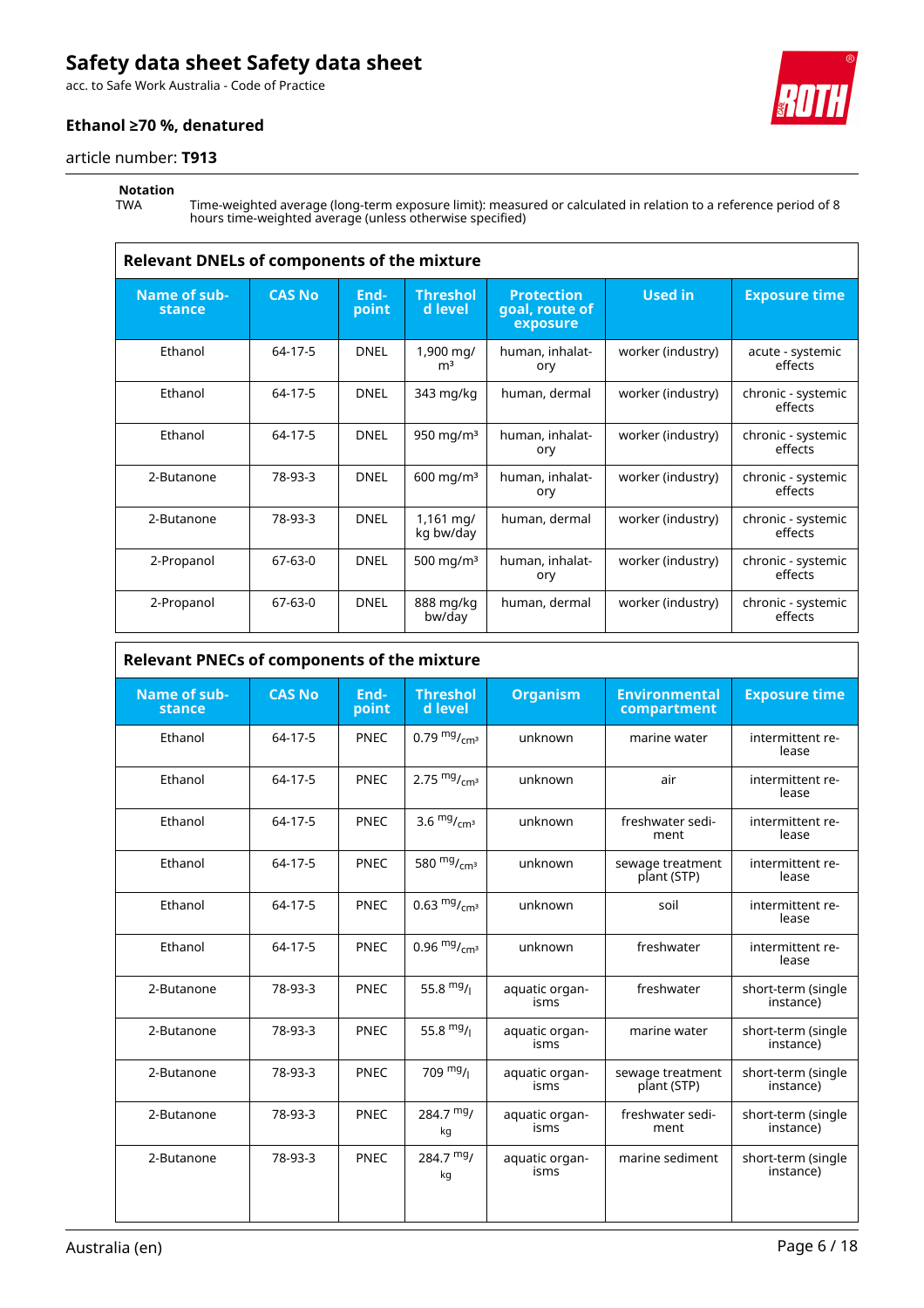acc. to Safe Work Australia - Code of Practice

#### **Ethanol ≥70 %, denatured**

article number: **T913**

 $\overline{\phantom{0}}$ 

| <b>Relevant PNECs of components of the mixture</b> |               |               |                            |                            |                                     |                                 |
|----------------------------------------------------|---------------|---------------|----------------------------|----------------------------|-------------------------------------|---------------------------------|
| Name of sub-<br>stance                             | <b>CAS No</b> | End-<br>point | <b>Threshol</b><br>d level | <b>Organism</b>            | <b>Environmental</b><br>compartment | <b>Exposure time</b>            |
| 2-Butanone                                         | 78-93-3       | <b>PNEC</b>   | 22.5 $mg/kq$               | terrestrial organ-<br>isms | soil                                | short-term (single<br>instance) |
| 2-Propanol                                         | $67-63-0$     | <b>PNEC</b>   | 140.9 $mg/1$               | aquatic organ-<br>isms     | freshwater                          | short-term (single<br>instance) |
| 2-Propanol                                         | $67-63-0$     | <b>PNEC</b>   | $140.9$ mg/ <sub>1</sub>   | aquatic organ-<br>isms     | marine water                        | short-term (single<br>instance) |
| 2-Propanol                                         | 67-63-0       | <b>PNEC</b>   | $2,251 \frac{mg}{l}$       | aquatic organ-<br>isms     | sewage treatment<br>plant (STP)     | short-term (single<br>instance) |
| 2-Propanol                                         | $67-63-0$     | <b>PNEC</b>   | 552 $mg/_{ka}$             | aquatic organ-<br>isms     | freshwater sedi-<br>ment            | short-term (single<br>instance) |
| 2-Propanol                                         | $67-63-0$     | <b>PNEC</b>   | 552 $mg/_{ka}$             | aquatic organ-<br>isms     | marine sediment                     | short-term (single<br>instance) |
| 2-Propanol                                         | 67-63-0       | <b>PNEC</b>   | $28 \frac{mg}{kg}$         | terrestrial organ-<br>isms | soil                                | short-term (single<br>instance) |

#### **8.2 Exposure controls**

#### **Individual protection measures (personal protective equipment)**

#### **Eye/face protection**



Use safety goggle with side protection.

#### **Skin protection**



#### **• hand protection**

Wear suitable gloves. Chemical protection gloves are suitable, which are tested according to EN 374. For special purposes, it is recommended to check the resistance to chemicals of the protective gloves mentioned above together with the supplier of these gloves. The times are approximate values from measurements at 22 ° C and permanent contact. Increased temperatures due to heated substances, body heat etc. and a reduction of the effective layer thickness by stretching can lead to a considerable reduction of the breakthrough time. If in doubt, contact manufacturer. At an approx. 1.5 times larger / smaller layer thickness, the respective breakthrough time is doubled / halved. The data apply only to the pure substance. When transferred to substance mixtures, they may only be considered as a guide.

#### **• type of material**

Butyl caoutchouc (butyl rubber)

#### **• material thickness**

0,5 mm

#### **• breakthrough times of the glove material**

>480 minutes (permeation: level 6)

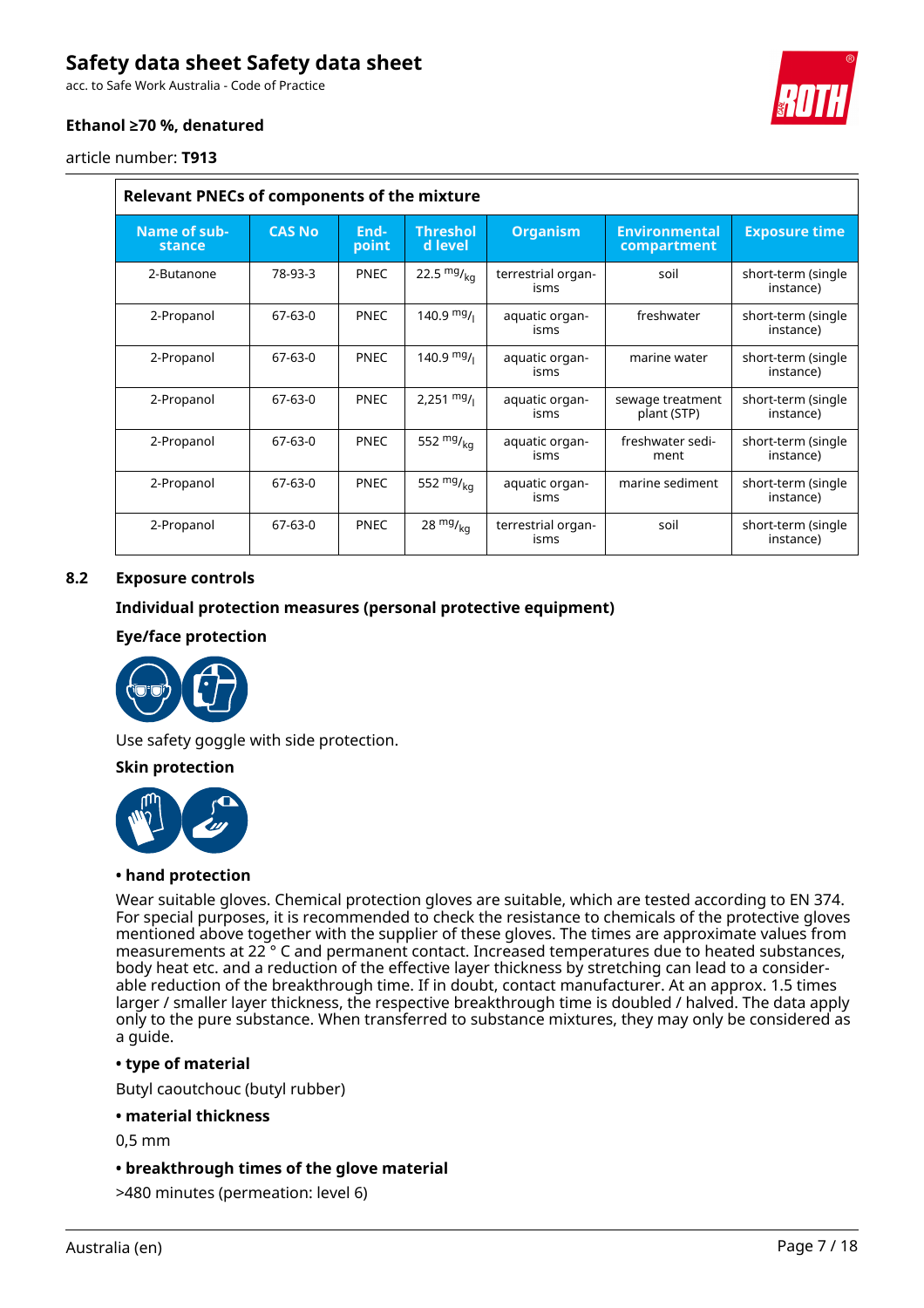acc. to Safe Work Australia - Code of Practice

#### **Ethanol ≥70 %, denatured**



#### article number: **T913**

#### **• other protection measures**

Take recovery periods for skin regeneration. Preventive skin protection (barrier creams/ointments) is recommended.

Flame-retardant protective clothing.

#### **Respiratory protection**



Respiratory protection necessary at: Aerosol or mist formation. Type: A (against organic gases and vapours with a boiling point of > 65 °C , colour code: Brown).

#### **Environmental exposure controls**

Keep away from drains, surface and ground water.

### **SECTION 9: Physical and chemical properties**

#### **9.1 Information on basic physical and chemical properties**

| Physical state                                              | liquid                                                               |
|-------------------------------------------------------------|----------------------------------------------------------------------|
| Colour                                                      | colourless                                                           |
| Odour                                                       | like: - alcohol                                                      |
| Melting point/freezing point                                | $-114 °C$                                                            |
| Boiling point or initial boiling point and boiling<br>range | 78 °C                                                                |
| Flammability                                                | flammable liquid in accordance with GHS criteria                     |
| Lower and upper explosion limit                             | 50 g/m <sup>3</sup> - 330 g/m <sup>3</sup> /<br>3.5 vol% - 27.7 vol% |
| Flash point                                                 | $>22^{\circ}C$                                                       |
| Auto-ignition temperature                                   | 455 °C                                                               |
| Decomposition temperature                                   | not relevant                                                         |
| pH (value)                                                  | 7 (20 $^{\circ}$ C)                                                  |
| Kinematic viscosity                                         | 1.364 $\frac{mm^2}{s}$ at 20 °C                                      |
| Solubility(ies)                                             |                                                                      |
| Water solubility                                            | miscible in any proportion                                           |
| Partition coefficient                                       |                                                                      |
| Partition coefficient n-octanol/water (log value):          | this information is not available                                    |
|                                                             |                                                                      |
| Vapour pressure                                             | 59 hPa at 20 °C                                                      |
|                                                             |                                                                      |
| Density                                                     | $0.88\frac{9}{\text{cm}^3}$                                          |
| Relative vapour density                                     | information on this property is not available                        |
|                                                             |                                                                      |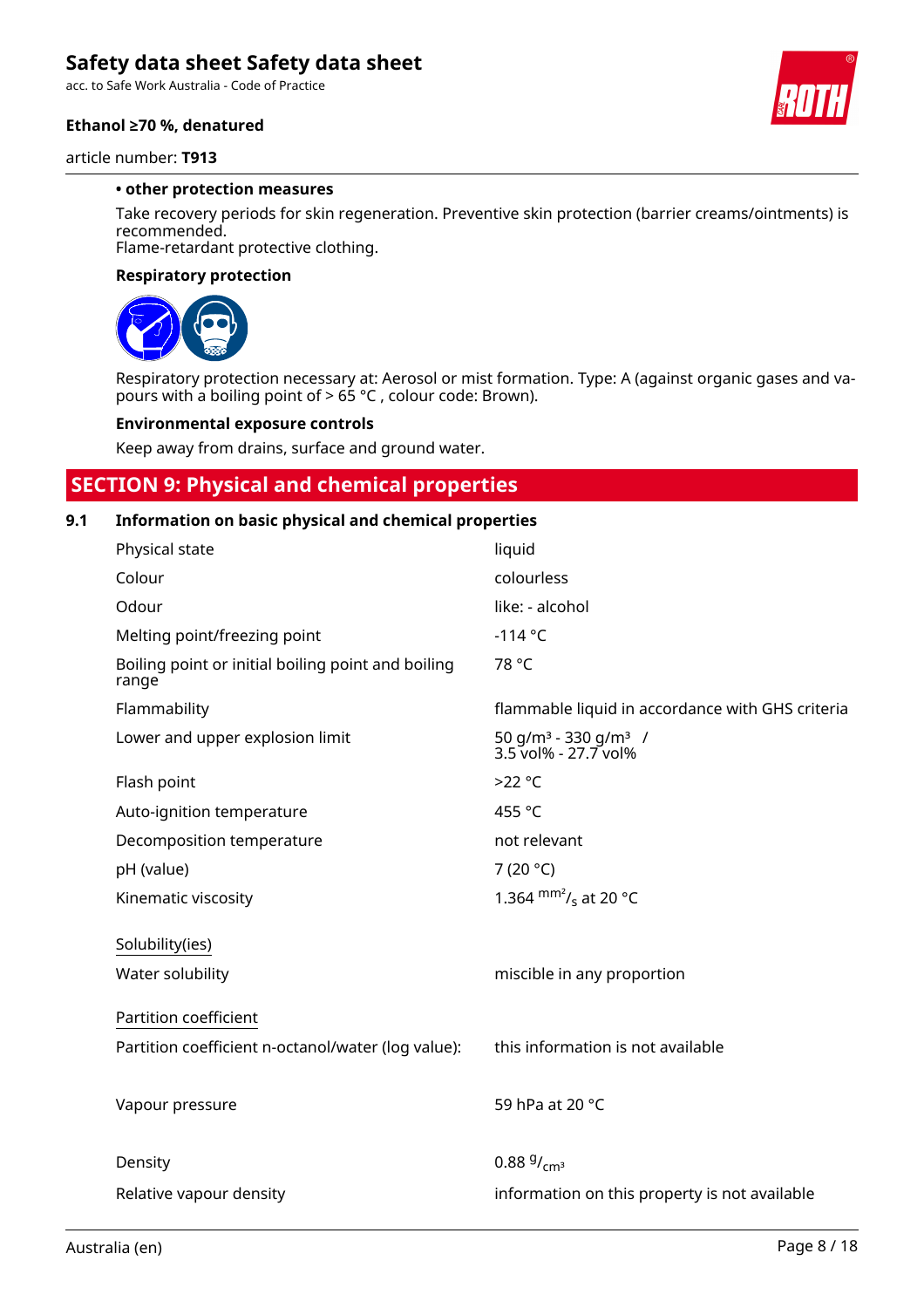acc. to Safe Work Australia - Code of Practice

#### **Ethanol ≥70 %, denatured**

article number: **T913**



| Particle characteristics                               | not relevant (liquid)                  |
|--------------------------------------------------------|----------------------------------------|
| Other safety parameters                                |                                        |
| Oxidising properties                                   | none                                   |
| <b>Other information</b>                               |                                        |
| Information with regard to physical hazard<br>classes: |                                        |
| Flammable liquids                                      |                                        |
| Sustained combustibility                               | yes, sustained combustion was observed |
| Other safety characteristics:                          |                                        |
| Miscibility                                            | completely miscible with water         |
|                                                        |                                        |

### **SECTION 10: Stability and reactivity**

#### **10.1 Reactivity**

The mixture contains reactive substance(s). Risk of ignition. Vapours may form explosive mixtures with air.

#### **If heated**

Risk of ignition.

#### **10.2 Chemical stability**

The material is stable under normal ambient and anticipated storage and handling conditions of temperature and pressure.

#### **10.3 Possibility of hazardous reactions**

**Violent reaction with:** strong oxidiser, Alkali metals, Alkaline earth metal, Acetic anhydride, Peroxides, Phosphorus oxides (e.g. P2O5), Nitric acid, Nitrate, Perchlorates, => Explosive properties

#### **10.4 Conditions to avoid**

Keep away from heat, hot surfaces, sparks, open flames and other ignition sources. No smoking.

#### **10.5 Incompatible materials**

Rubber articles, different plastics

#### **10.6 Hazardous decomposition products**

Hazardous combustion products: see section 5.

### **SECTION 11: Toxicological information**

#### **11.1 Information on toxicological effects**

Test data are not available for the complete mixture.

#### **Classification procedure**

The method for classification of the mixture is based on ingredients of the mixture (additivity formula).

#### **Classification acc. to GHS**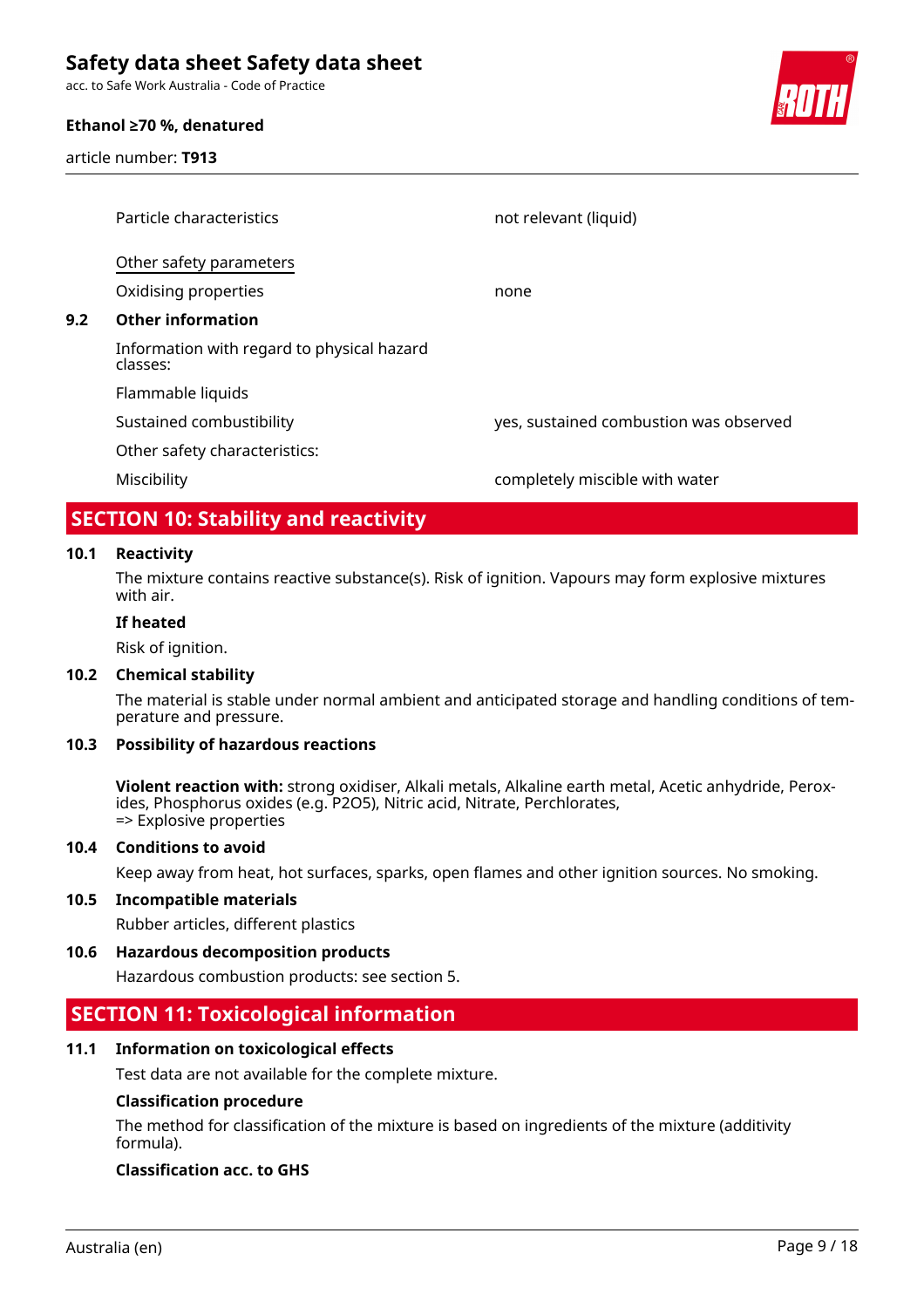acc. to Safe Work Australia - Code of Practice



### **Ethanol ≥70 %, denatured**

article number: **T913**

#### **Acute toxicity**

Shall not be classified as acutely toxic.

| Acute toxicity estimate (ATE) of components of the mixture                |           |      |             |  |  |  |
|---------------------------------------------------------------------------|-----------|------|-------------|--|--|--|
| Name of substance<br><b>CAS No</b><br><b>Exposure route</b><br><b>ATE</b> |           |      |             |  |  |  |
| <b>Bitrex</b>                                                             | 3734-33-6 | oral | 584 $mg/mg$ |  |  |  |

#### **Acute toxicity of components of the mixture**

| <b>Name of substance</b> | <b>CAS No</b> | <b>Exposure</b><br>route | <b>Endpoint</b> | <b>Value</b>     | <b>Species</b> |
|--------------------------|---------------|--------------------------|-----------------|------------------|----------------|
| Ethanol                  | 64-17-5       | inhalation: va-<br>pour  | <b>LC50</b>     | 95.6 $mg/1/4h$   | rat            |
| Ethanol                  | 64-17-5       | oral                     | LD50            | 7,060 $mg/_{kq}$ | rat            |
| 2-Butanone               | 78-93-3       | dermal                   | LD50            | 6,480 $mg/_{kq}$ | rabbit         |
| 2-Butanone               | 78-93-3       | oral                     | LD50            | 2,054 $mg/kq$    | rat            |
| 2-Propanol               | $67-63-0$     | inhalation: va-<br>pour  | <b>LC50</b>     | 37.5 $mg/1/4h$   | rat            |
| 2-Propanol               | $67-63-0$     | oral                     | LD50            | 5,045 $mg/kq$    | rat            |
| 2-Propanol               | 67-63-0       | dermal                   | LD50            | 12,800 $mg/kq$   | rabbit         |
| <b>Bitrex</b>            | 3734-33-6     | oral                     | LD50            | 584 $mg/_{kq}$   | rat            |

### **Skin corrosion/irritation**

Shall not be classified as corrosive/irritant to skin.

#### **Serious eye damage/eye irritation**

Causes serious eye irritation.

#### **Respiratory or skin sensitisation**

Shall not be classified as a respiratory or skin sensitiser.

#### **Germ cell mutagenicity**

Shall not be classified as germ cell mutagenic.

#### **Carcinogenicity**

Shall not be classified as carcinogenic.

#### **Reproductive toxicity**

Shall not be classified as a reproductive toxicant.

#### **Specific target organ toxicity - single exposure**

Shall not be classified as a specific target organ toxicant (single exposure).

#### **Specific target organ toxicity - repeated exposure**

Shall not be classified as a specific target organ toxicant (repeated exposure).

#### **Aspiration hazard**

Shall not be classified as presenting an aspiration hazard.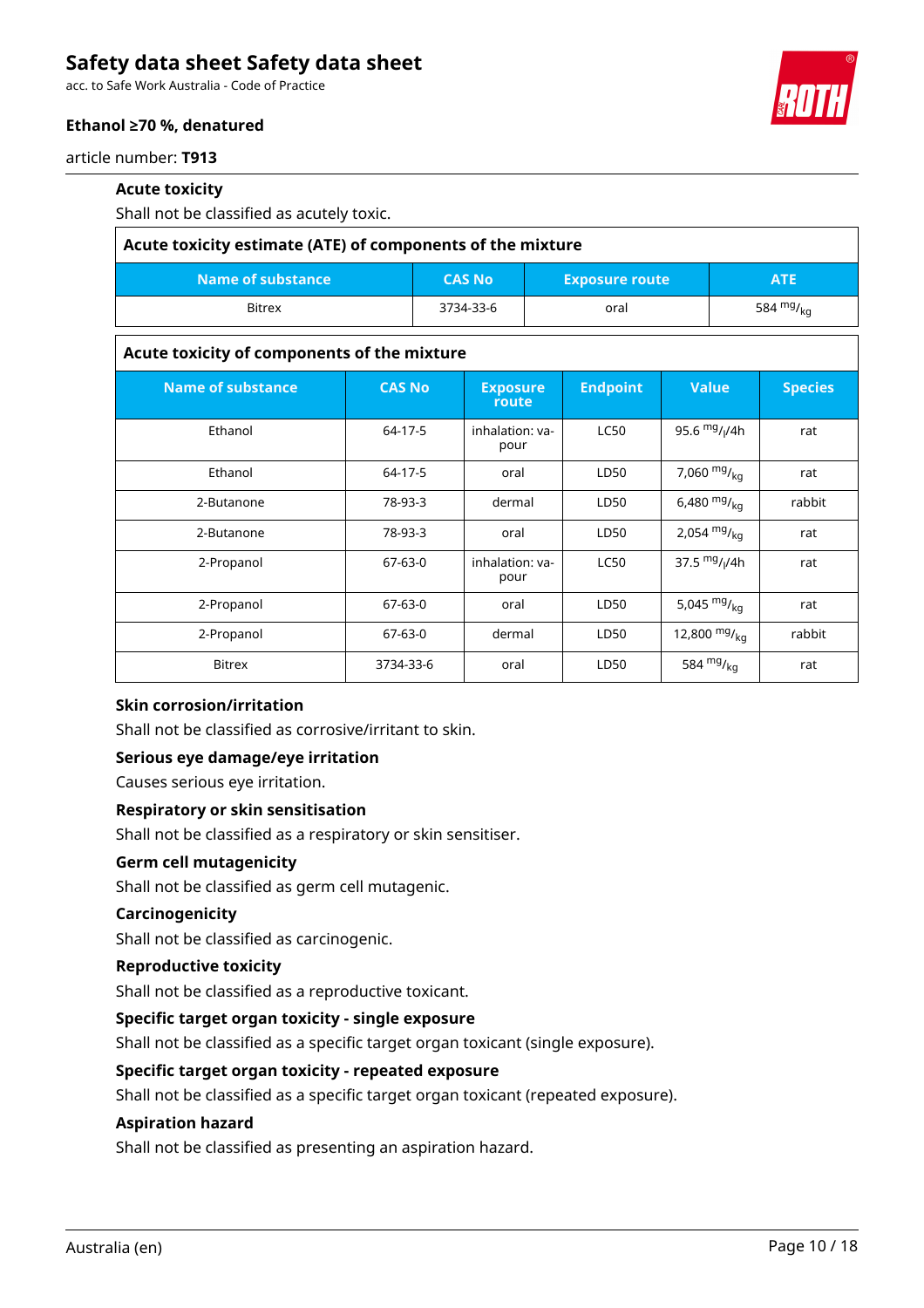acc. to Safe Work Australia - Code of Practice

#### **Ethanol ≥70 %, denatured**





#### **Symptoms related to the physical, chemical and toxicological characteristics**

#### **• If swallowed**

vomiting, abdominal pain, nausea, Causes damage to liver through prolonged or repeated exposure if swallowed, loss of righting reflex, and ataxia

#### **• If in eyes**

Causes serious eye irritation

#### **• If inhaled**

drowsiness, narcosis, vertigo, breathing difficulties, Inebriation

#### **• If on skin**

Prolonged or repeated skin contact may cause removal of natural fat from the skin resulting in dermatitis (skin inflammation)

#### **• Other information**

none

#### **11.2 Endocrine disrupting properties**

None of the ingredients are listed.

### **SECTION 12: Ecological information**

#### **12.1 Toxicity**

Shall not be classified as hazardous to the aquatic environment.

| Aquatic toxicity (acute) of components of the mixture |                |                  |                         |                       |                         |  |  |  |
|-------------------------------------------------------|----------------|------------------|-------------------------|-----------------------|-------------------------|--|--|--|
| Name of sub-<br>stance                                | <b>CAS No.</b> | <b>Endpoint</b>  | <b>Value</b>            | <b>Species</b>        | <b>Exposure</b><br>time |  |  |  |
| Ethanol                                               | 64-17-5        | <b>LC50</b>      | $8,140 \frac{mg}{l}$    | orfe (Leuciscus idus) | 96 h                    |  |  |  |
| Ethanol                                               | 64-17-5        | <b>EC50</b>      | $9.000 - 14.000$<br>mg/ | daphnia magna         | 48 h                    |  |  |  |
| 2-Butanone                                            | 78-93-3        | <b>LC50</b>      | 2,993 $mg/$             | fish                  | 96 h                    |  |  |  |
| 2-Butanone                                            | 78-93-3        | EC <sub>50</sub> | 308 $mg/1$              | aquatic invertebrates | 48 h                    |  |  |  |
| 2-Butanone                                            | 78-93-3        | ErC50            | 2,029 $mg/$             | algae                 | 96 h                    |  |  |  |
| 2-Propanol                                            | 67-63-0        | <b>LC50</b>      | $9,640$ mg/             | Pimephales promelas   | 96 h                    |  |  |  |

#### **Aquatic toxicity (chronic) of components of the mixture**

| Name of sub-<br>stance | <b>CAS No</b> | <b>Endpoint</b> | Value         | <b>Species</b>        | <b>Exposure</b><br>time |
|------------------------|---------------|-----------------|---------------|-----------------------|-------------------------|
| 2-Propanol             | 67-63-0       | <b>LC50</b>     | $>10,000$ mg/ | aquatic invertebrates | 24 h                    |

#### **Biodegradation**

Data are not available.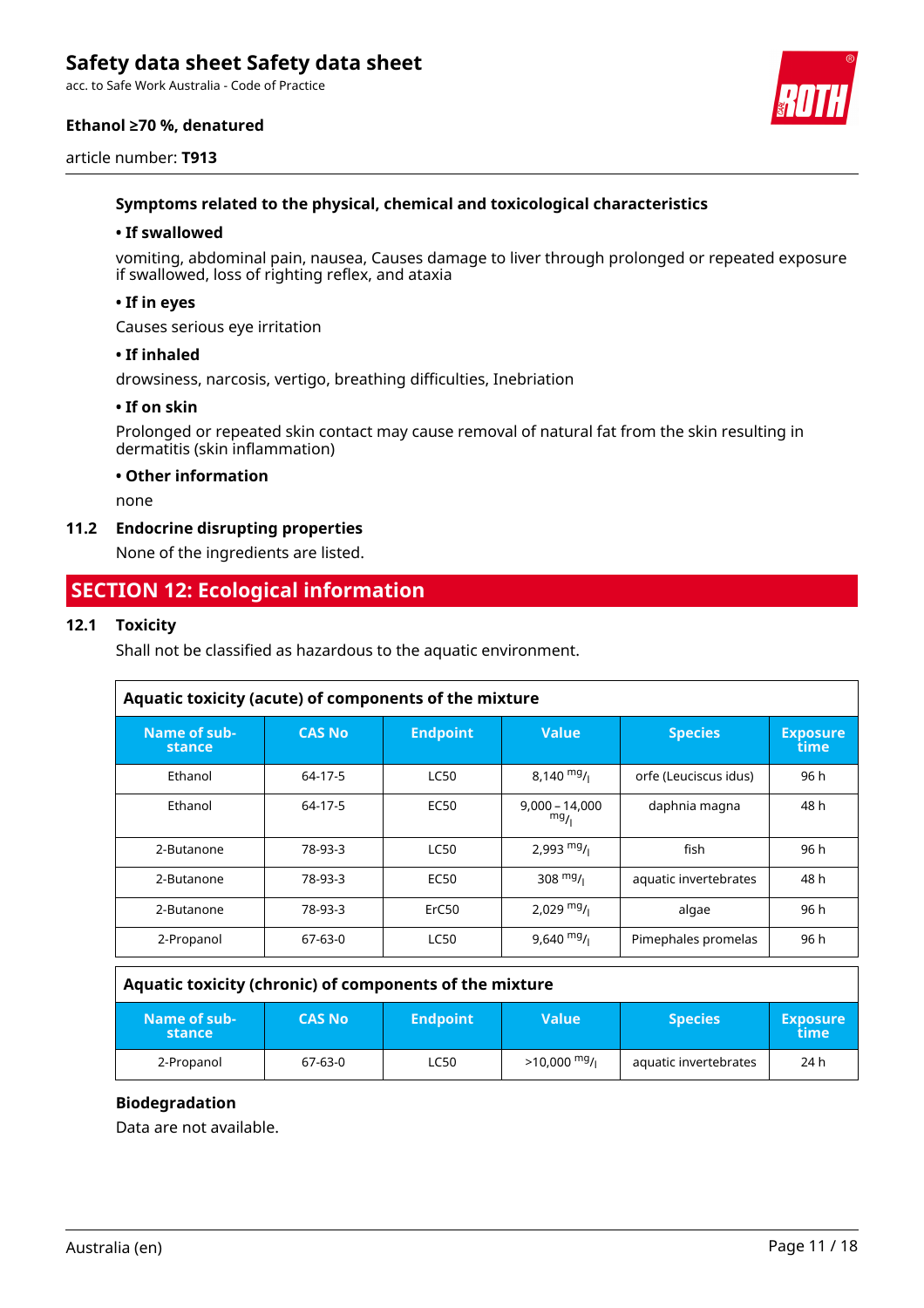acc. to Safe Work Australia - Code of Practice



#### **Ethanol ≥70 %, denatured**

article number: **T913**

#### **12.2 Process of degradability**

### **Degradability of components of the mixture**

| Name of<br>substance | <b>CAS No</b> | <b>Process</b>        | Degrada-<br>tion rate | <b>Time</b>     | <b>Method</b>                             | <b>Source</b> |
|----------------------|---------------|-----------------------|-----------------------|-----------------|-------------------------------------------|---------------|
| Ethanol              | 64-17-5       | biotic/abiotic        | 94 %                  | d               |                                           |               |
| 2-Butanone           | 78-93-3       | oxygen deple-<br>tion | 98 %                  | 28 d            |                                           | <b>ECHA</b>   |
| 2-Propanol           | $67-63-0$     | biotic/abiotic        | 95 %                  | 21 <sub>d</sub> | modifizierter<br>OECD Screen-<br>ing Test |               |
| 2-Propanol           | $67-63-0$     | oxygen deple-<br>tion | 53 %                  | 5 d             |                                           | <b>ECHA</b>   |

#### **12.3 Bioaccumulative potential**

Data are not available.

| Bioaccumulative potential of components of the mixture |               |            |                                    |                 |  |  |  |
|--------------------------------------------------------|---------------|------------|------------------------------------|-----------------|--|--|--|
| Name of substance                                      | <b>CAS No</b> | <b>BCF</b> | Log KOW                            | <b>BOD5/COD</b> |  |  |  |
| Ethanol                                                | 64-17-5       |            | $-0.31$                            |                 |  |  |  |
| 2-Butanone                                             | 78-93-3       |            | 0.3 (pH value: 7, 40 $^{\circ}$ C) |                 |  |  |  |
| 2-Propanol                                             | $67-63-0$     |            | 0.05                               |                 |  |  |  |

#### **12.4 Mobility in soil**

Data are not available.

### **12.5 Results of PBT and vPvB assessment** Data are not available.

**12.6 Endocrine disrupting properties**

None of the ingredients are listed.

#### **12.7 Other adverse effects**

Data are not available.

### **SECTION 13: Disposal considerations**

#### **13.1 Waste treatment methods**



This material and its container must be disposed of as hazardous waste. Dispose of contents/container in accordance with local/regional/national/international regulations.

#### **Sewage disposal-relevant information**

Do not empty into drains.

#### **Waste treatment of containers/packagings**

Only packagings which are approved (e.g. acc. to the Dangerous Goods Regulations) may be used.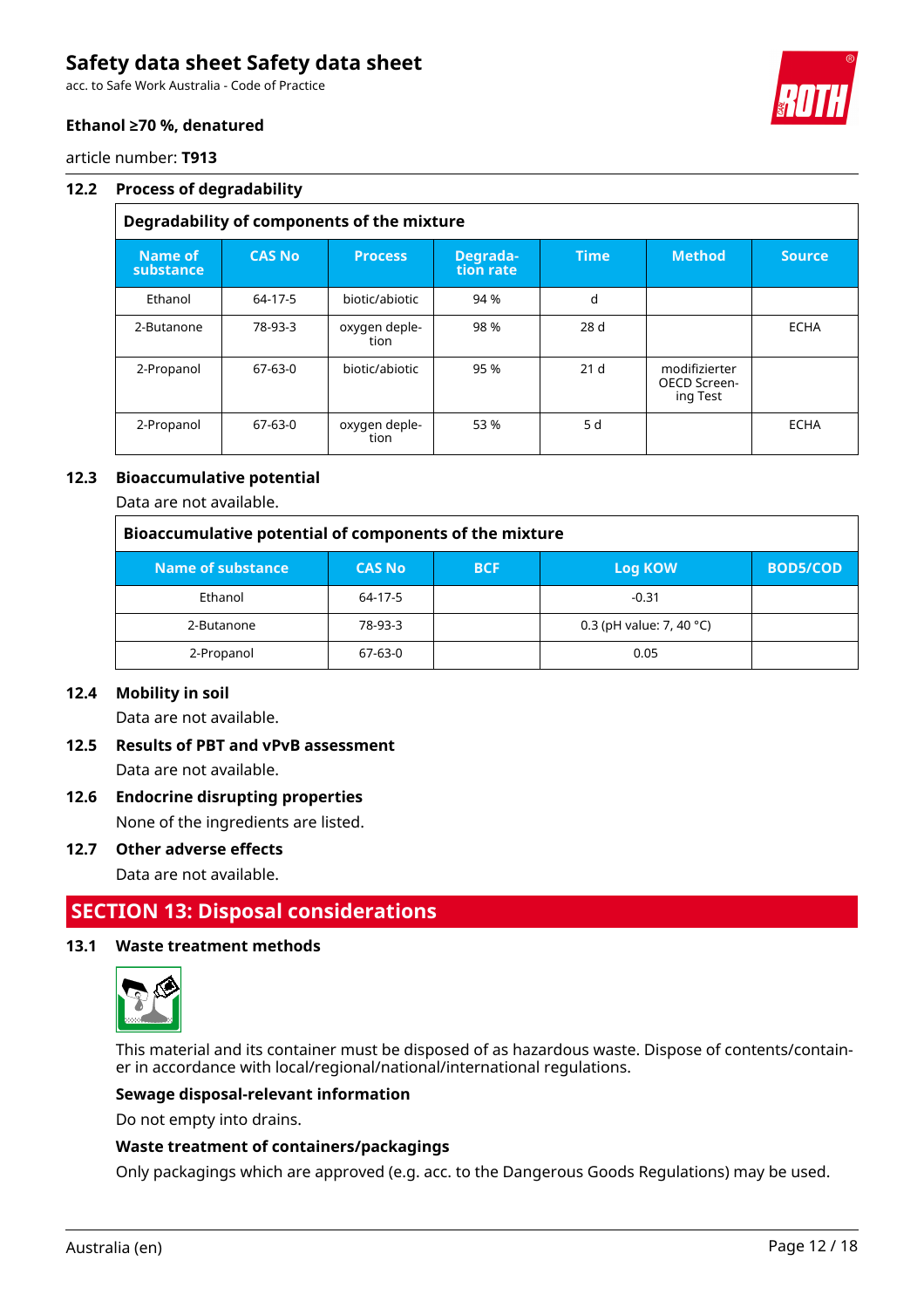acc. to Safe Work Australia - Code of Practice

#### **Ethanol ≥70 %, denatured**

article number: **T913**

#### **Relevant provisions relating to waste(Basel Convention)**

**Properties of waste which render it hazardous**

**H3** Flammable liquids

#### **13.3 Remarks**

Waste shall be separated into the categories that can be handled separately by the local or national waste management facilities. Please consider the relevant national or regional provisions.

 **SECTION 14: Transport information**

#### **14.1 UN number**

| 14. I | UN number                                                                |                                                                            |  |  |  |
|-------|--------------------------------------------------------------------------|----------------------------------------------------------------------------|--|--|--|
|       | <b>UN RTDG</b>                                                           | <b>UN</b><br>1170                                                          |  |  |  |
|       | IMDG-Code                                                                | <b>UN 1170</b>                                                             |  |  |  |
|       | ICAO-TI                                                                  | <b>UN 1170</b>                                                             |  |  |  |
| 14.2  | UN proper shipping name                                                  |                                                                            |  |  |  |
|       | <b>UN RTDG</b>                                                           | ETHANOL SOLUTION                                                           |  |  |  |
|       | IMDG-Code                                                                | ETHANOL SOLUTION                                                           |  |  |  |
|       | ICAO-TI                                                                  | <b>Ethanol solution</b>                                                    |  |  |  |
| 14.3  | <b>Transport hazard class(es)</b>                                        |                                                                            |  |  |  |
|       | <b>UN RTDG</b>                                                           | 3                                                                          |  |  |  |
|       | IMDG-Code                                                                | 3                                                                          |  |  |  |
|       | ICAO-TI                                                                  | 3                                                                          |  |  |  |
| 14.4  | <b>Packing group</b>                                                     |                                                                            |  |  |  |
|       | <b>UN RTDG</b>                                                           | II                                                                         |  |  |  |
|       | IMDG-Code                                                                | $\rm II$                                                                   |  |  |  |
|       | ICAO-TI                                                                  | $\mathbf{H}$                                                               |  |  |  |
| 14.5  | <b>Environmental hazards</b>                                             | non-environmentally hazardous acc. to the dan-<br>gerous goods regulations |  |  |  |
| 14.6  | <b>Special precautions for user</b>                                      |                                                                            |  |  |  |
|       | There is no additional information.                                      |                                                                            |  |  |  |
| 14.7  | Transport in bulk according to Annex II of MARPOL and the IBC Code       |                                                                            |  |  |  |
|       | The cargo is not intended to be carried in bulk.                         |                                                                            |  |  |  |
| 14.8  | <b>Information for each of the UN Model Regulations</b>                  |                                                                            |  |  |  |
|       | Transport informationNational regulationsAdditional information(UN RTDG) |                                                                            |  |  |  |
|       | <b>UN number</b>                                                         | 1170                                                                       |  |  |  |
|       | <b>Class</b>                                                             | 3                                                                          |  |  |  |

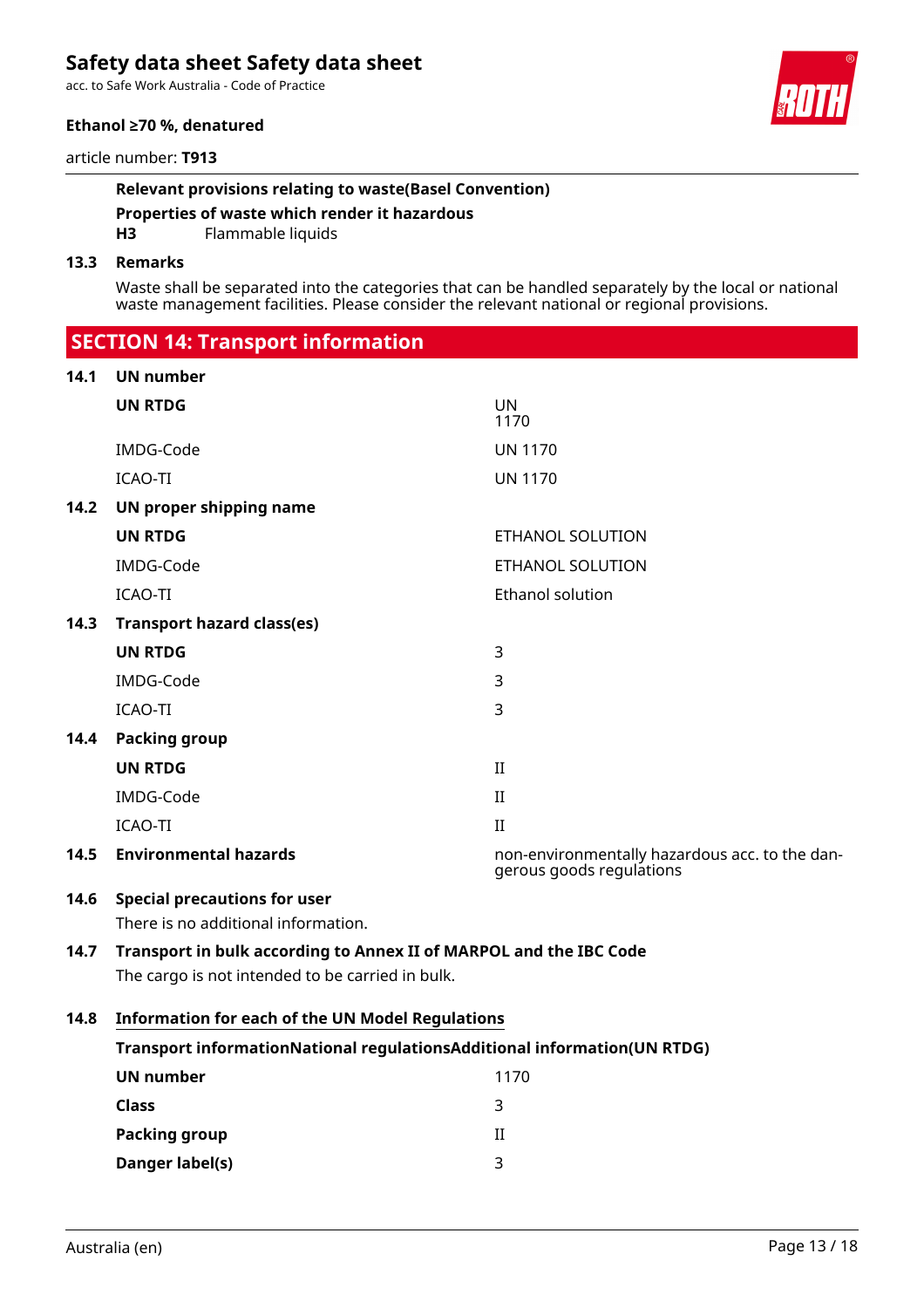acc. to Safe Work Australia - Code of Practice

#### **Ethanol ≥70 %, denatured**

article number: **T913**



| ₩                                                                                  |                                             |
|------------------------------------------------------------------------------------|---------------------------------------------|
| <b>Special provisions (SP)</b>                                                     | 144<br>UN RTDG                              |
| <b>Excepted quantities (EQ)</b>                                                    | E <sub>2</sub><br><b>UN RTDG</b>            |
| <b>Limited quantities (LQ)</b>                                                     | 1 <sub>L</sub><br><b>UN RTDG</b>            |
| <b>International Maritime Dangerous Goods Code (IMDG) - Additional information</b> |                                             |
| Proper shipping name                                                               | ETHANOL SOLUTION                            |
| Particulars in the shipper's declaration                                           | UN1170, ETHANOL SOLUTION, 3, II, >22°C c.c. |
| Marine pollutant                                                                   |                                             |
| Danger label(s)                                                                    | 3                                           |
|                                                                                    |                                             |
| Special provisions (SP)                                                            | 144                                         |
| Excepted quantities (EQ)                                                           | E2                                          |
| Limited quantities (LQ)                                                            | 1 <sub>L</sub>                              |
| EmS                                                                                | $F-E$ , S-D                                 |
| Stowage category                                                                   | A                                           |
| International Civil Aviation Organization (ICAO-IATA/DGR) - Additional information |                                             |
| Proper shipping name                                                               | Ethanol solution                            |
| Particulars in the shipper's declaration                                           | UN1170, Ethanol solution, 3, II             |
| Danger label(s)                                                                    | $\overline{3}$                              |
|                                                                                    |                                             |
| Special provisions (SP)                                                            | A3, A58, A180                               |
| Excepted quantities (EQ)                                                           | E <sub>2</sub>                              |
| Limited quantities (LQ)                                                            | 1 <sub>L</sub>                              |

# **SECTION 15: Regulatory information**

**15.1 Safety, health and environmental regulations/legislation specific for the substance or mixture** There is no additional information.

**National regulations(Australia)**

#### **Australian Inventory of Chemical Substances(AICS)**

All ingredients are listed or exempt from listing.

#### **Other information**

Directive 94/33/EC on the protection of young people at work. Observe employment restrictions under the Maternity Protection Directive (92/85/EEC) for expectant or nursing mothers.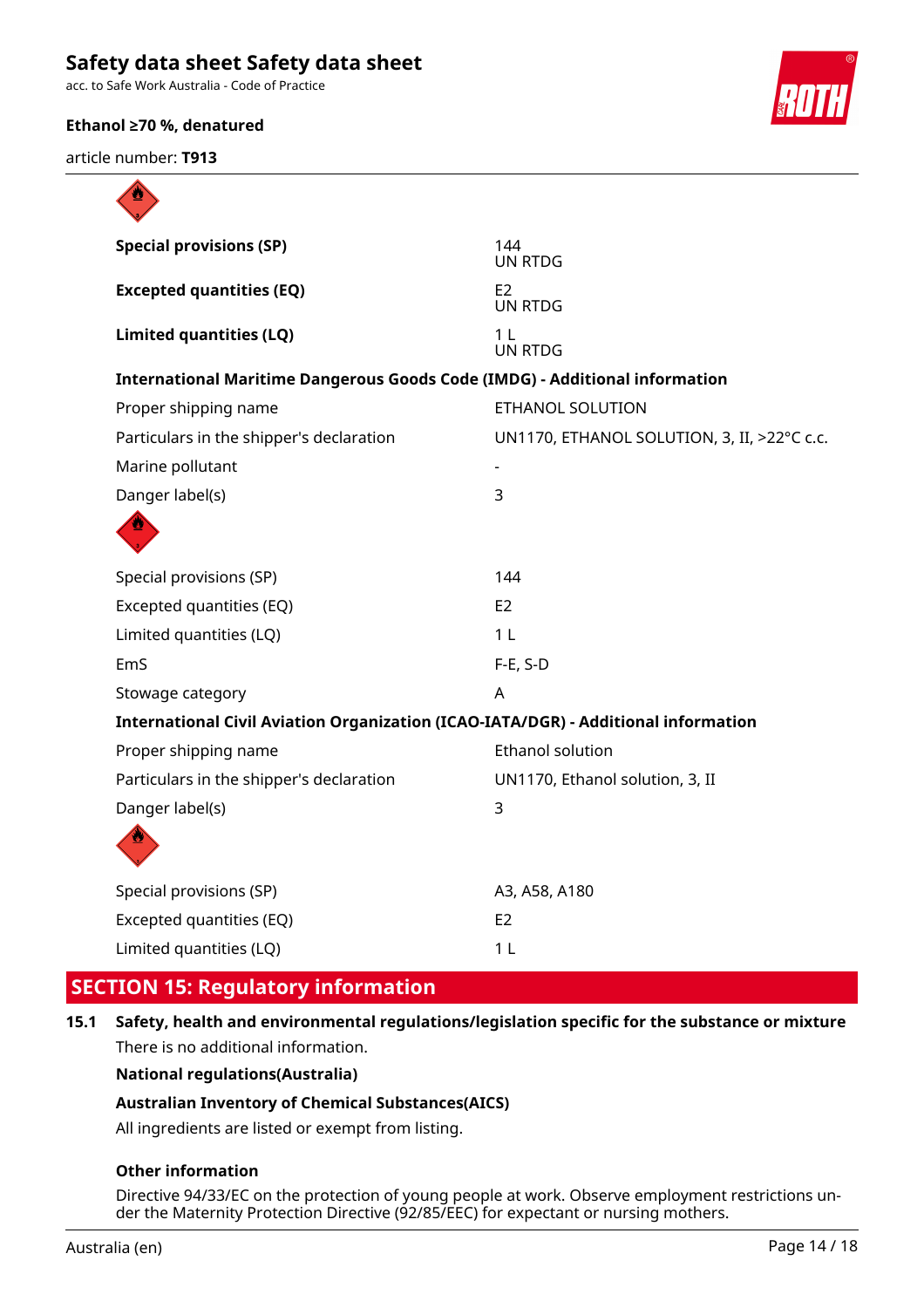acc. to Safe Work Australia - Code of Practice



#### **Ethanol ≥70 %, denatured**

#### article number: **T913**

#### **UN Convention against Illicit Traffic in Narcotic Drugs and Psychotropic Substances**

| $M$ ame of substance $M$ | CAS No' | Listed in | <b>HS</b> code |
|--------------------------|---------|-----------|----------------|
| 2-Butanone               | 78-93-3 | Table II  | 2914.12        |

#### **National inventories**

| <b>Country</b> | <b>Inventory</b> | <b>Status</b>                  |
|----------------|------------------|--------------------------------|
| AU             | <b>AICS</b>      | all ingredients are listed     |
| CA             | <b>DSL</b>       | all ingredients are listed     |
| <b>CN</b>      | <b>IECSC</b>     | all ingredients are listed     |
| EU             | ECSI             | all ingredients are listed     |
| EU             | REACH Reg.       | all ingredients are listed     |
| JP             | <b>CSCL-ENCS</b> | not all ingredients are listed |
| JP             | <b>ISHA-ENCS</b> | not all ingredients are listed |
| <b>KR</b>      | KECI             | all ingredients are listed     |
| <b>MX</b>      | <b>INSQ</b>      | all ingredients are listed     |
| NZ             | <b>NZIOC</b>     | all ingredients are listed     |
| PH             | <b>PICCS</b>     | all ingredients are listed     |
| <b>TR</b>      | <b>CICR</b>      | not all ingredients are listed |
| <b>TW</b>      | <b>TCSI</b>      | all ingredients are listed     |
| US             | <b>TSCA</b>      | all ingredients are listed     |

#### **Legend**

| <b>AICS</b>  | Australian Inventory of Chemical Substances                             |
|--------------|-------------------------------------------------------------------------|
| <b>CICR</b>  | Chemical Inventory and Control Regulation                               |
|              | CSCL-ENCS List of Existing and New Chemical Substances (CSCL-ENCS)      |
| DSL.         | Domestic Substances List (DSL)                                          |
| <b>ECSI</b>  | EC Substance Inventory (EINECS, ELINCS, NLP)                            |
| <b>IECSC</b> | Inventory of Existing Chemical Substances Produced or Imported in China |
| INSO         | National Inventory of Chemical Substances                               |
| ISHA-ENCS    | Inventory of Existing and New Chemical Substances (ISHA-ENCS)           |
| KECI         | Korea Existing Chemicals Inventory                                      |
| NZIoC        | New Zealand Inventory of Chemicals                                      |
| <b>PICCS</b> | Philippine Inventory of Chemicals and Chemical Substances (PICCS)       |
|              | REACH Reg. REACH registered substances                                  |
| TCSI         | Taiwan Chemical Substance Inventory                                     |
| <b>TSCA</b>  | Toxic Substance Control Act                                             |

#### **15.2 Chemical Safety Assessment**

Chemical safety assessments for substances in this mixture were not carried out.

### **SECTION 16: Other information**

#### **Indication of changes (revised safety data sheet)**

Alignment to regulation: Globally Harmonized System of Classification and Labelling of Chemicals ("Purple book").

Restructuring: section 9, section 14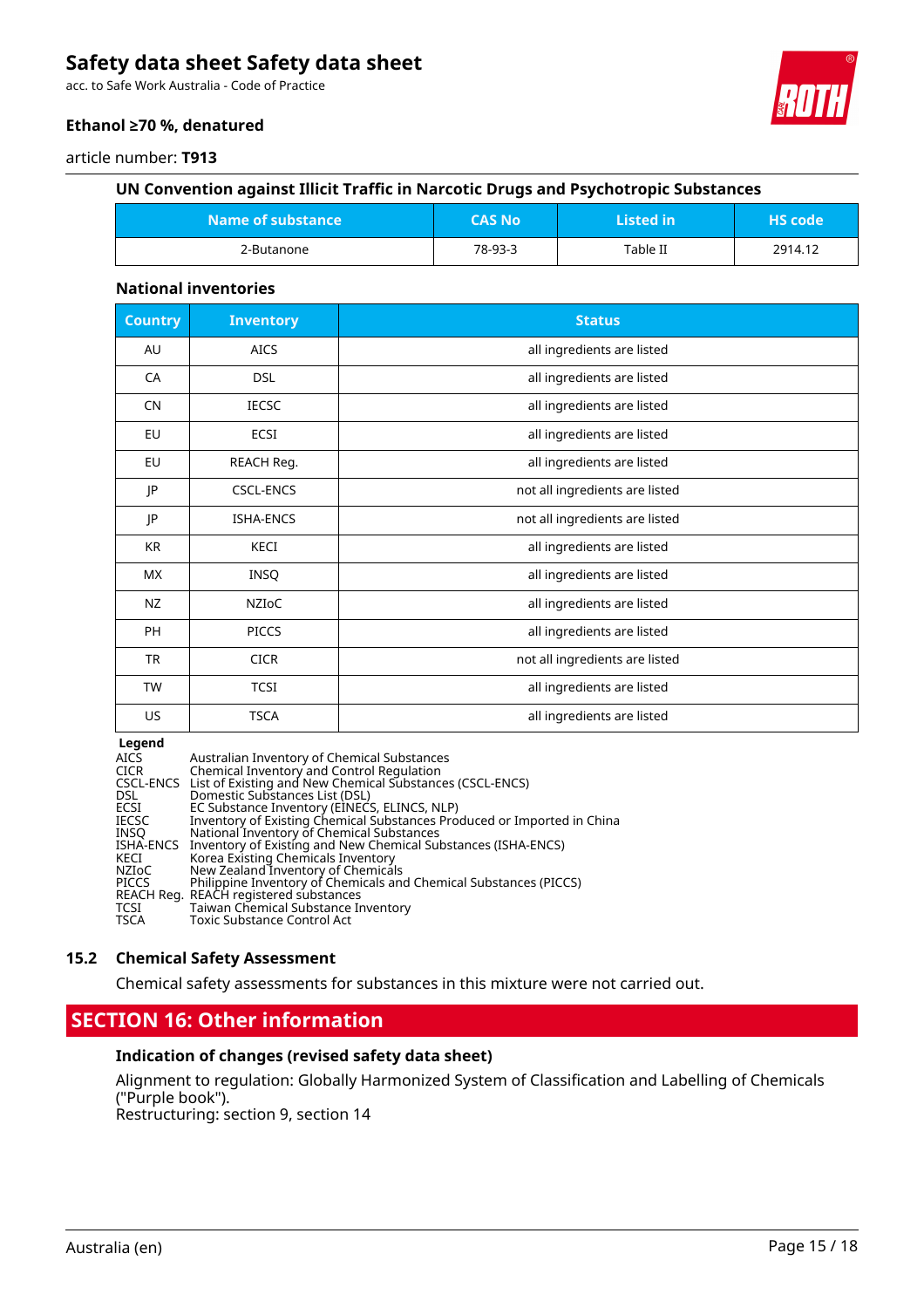acc. to Safe Work Australia - Code of Practice

#### **Ethanol ≥70 %, denatured**

#### article number: **T913**



| <b>Section</b> | <b>Former entry (text/value)</b>                                                         | <b>Actual entry (text/value)</b>                                                                                                                                          | Safety-<br>relev-<br>ant |
|----------------|------------------------------------------------------------------------------------------|---------------------------------------------------------------------------------------------------------------------------------------------------------------------------|--------------------------|
| 2.1            |                                                                                          | Classification acc. to GHS:<br>change in the listing (table)                                                                                                              | yes                      |
| 2.1            |                                                                                          | The most important adverse physicochemical,<br>human health and environmental effects:<br>The product is combustible and can be ignited<br>by potential ignition sources. | yes                      |
| 2.2            | Labelling of packages where the contents do<br>not exceed 125 ml:<br>Signal word: Danger |                                                                                                                                                                           | yes                      |
| 2.2            |                                                                                          | Labelling of packages where the contents do<br>not exceed 125 ml:<br>change in the listing (table)                                                                        | yes                      |
| 2.2            |                                                                                          | Labelling of packages where the contents do<br>not exceed 125 ml:<br>change in the listing (table)                                                                        | yes                      |
| 2.2            |                                                                                          | Labelling of packages where the contents do<br>not exceed 125 ml:<br>change in the listing (table)                                                                        | yes                      |
| 2.3            | Other hazards:<br>There is no additional information.                                    | Other hazards                                                                                                                                                             | yes                      |
| 2.3            |                                                                                          | Results of PBT and vPvB assessment:<br>This mixture does not contain any substances<br>that are assessed to be a PBT or a vPvB.                                           | yes                      |

### **Abbreviations and acronyms**

| Abbr.            | <b>Descriptions of used abbreviations</b>                                                                                                                                           |
|------------------|-------------------------------------------------------------------------------------------------------------------------------------------------------------------------------------|
| <b>ATE</b>       | <b>Acute Toxicity Estimate</b>                                                                                                                                                      |
| <b>BCF</b>       | <b>Bioconcentration factor</b>                                                                                                                                                      |
| <b>BOD</b>       | Biochemical Oxygen Demand                                                                                                                                                           |
| CAS              | Chemical Abstracts Service (service that maintains the most comprehensive list of chemical substances)                                                                              |
| Ceiling-C        | Ceiling value                                                                                                                                                                       |
| COD              | Chemical oxygen demand                                                                                                                                                              |
| <b>DGR</b>       | Dangerous Goods Regulations (see IATA/DGR)                                                                                                                                          |
| <b>DNEL</b>      | Derived No-Effect Level                                                                                                                                                             |
| EC <sub>50</sub> | Effective Concentration 50 %. The EC50 corresponds to the concentration of a tested substance causing<br>50 % changes in response (e.g. on growth) during a specified time interval |
| <b>EINECS</b>    | European Inventory of Existing Commercial Chemical Substances                                                                                                                       |
| <b>ELINCS</b>    | European List of Notified Chemical Substances                                                                                                                                       |
| EmS              | <b>Emergency Schedule</b>                                                                                                                                                           |
| ErC50            | $\equiv$ EC50: in this method, that concentration of test substance which results in a 50 % reduction in either<br>growth (EbC50) or growth rate (ErC50) relative to the control    |
| Eye Dam.         | Seriously damaging to the eye                                                                                                                                                       |
| Eye Irrit.       | Irritant to the eye                                                                                                                                                                 |
| Flam. Lig.       | Flammable liquid                                                                                                                                                                    |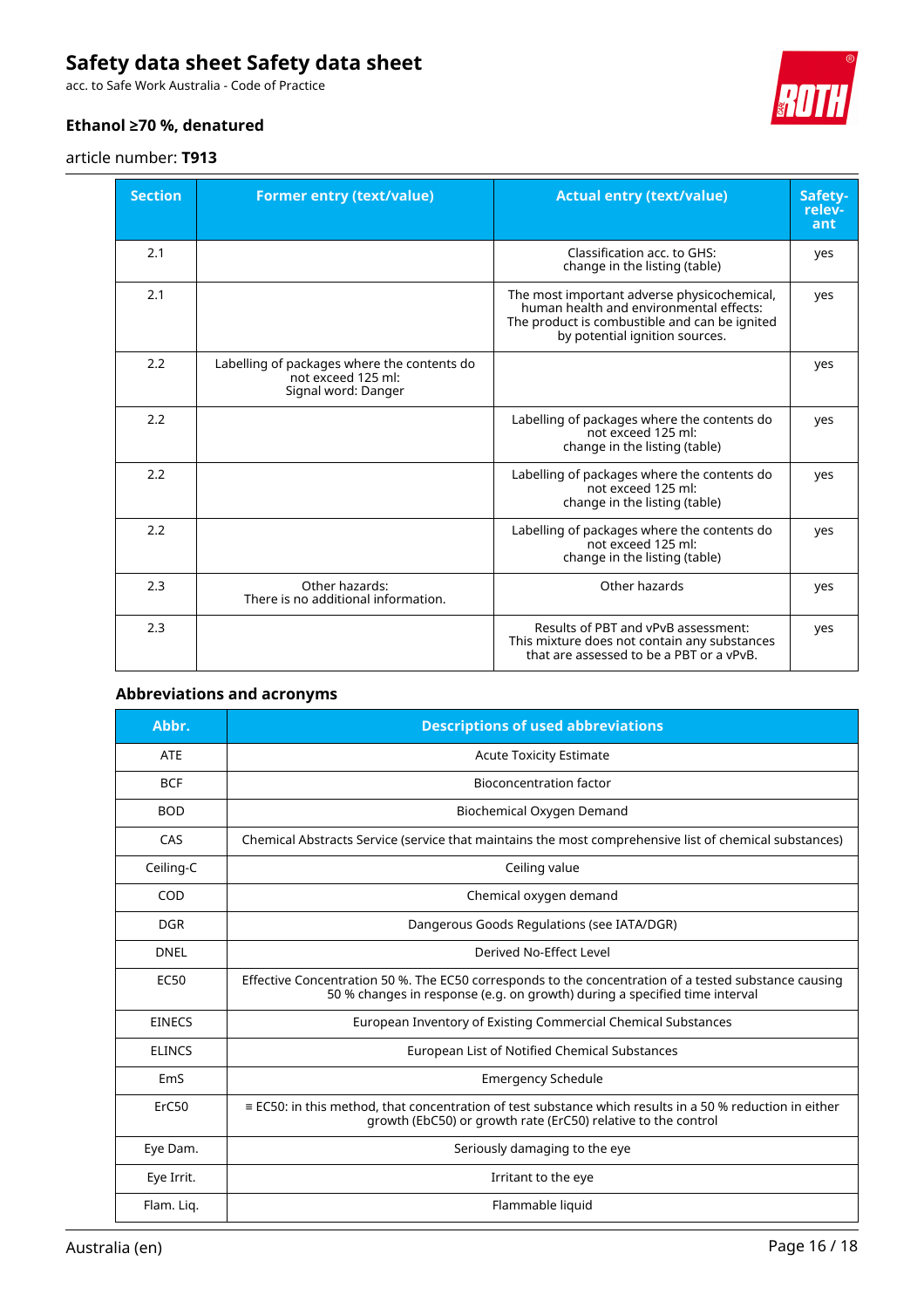acc. to Safe Work Australia - Code of Practice



### **Ethanol ≥70 %, denatured**

#### article number: **T913**

| Abbr.           | <b>Descriptions of used abbreviations</b>                                                                                                            |
|-----------------|------------------------------------------------------------------------------------------------------------------------------------------------------|
| <b>GHS</b>      | "Globally Harmonized System of Classification and Labelling of Chemicals" developed by the United Na-<br>tions                                       |
| <b>HS</b>       | Harmonized Commodity Description and Coding System (Harmonized System, drawn up by the World<br>Customs Organisation)                                |
| <b>IARC</b>     | International Agency for Research on Cancer                                                                                                          |
| <b>IATA</b>     | <b>International Air Transport Association</b>                                                                                                       |
| <b>IATA/DGR</b> | Dangerous Goods Regulations (DGR) for the air transport (IATA)                                                                                       |
| <b>ICAO</b>     | <b>International Civil Aviation Organization</b>                                                                                                     |
| <b>ICAO-TI</b>  | Technical instructions for the safe transport of dangerous goods by air                                                                              |
| <b>IMDG</b>     | International Maritime Dangerous Goods Code                                                                                                          |
| IMDG-Code       | International Maritime Dangerous Goods Code                                                                                                          |
| <b>LC50</b>     | Lethal Concentration 50%: the LC50 corresponds to the concentration of a tested substance causing 50 %<br>lethality during a specified time interval |
| LD50            | Lethal Dose 50 %: the LD50 corresponds to the dose of a tested substance causing 50 % lethality during a<br>specified time interval                  |
| log KOW         | n-Octanol/water                                                                                                                                      |
| <b>MARPOL</b>   | International Convention for the Prevention of Pollution from Ships (abbr. of "Marine Pollutant")                                                    |
| <b>NLP</b>      | No-Longer Polymer                                                                                                                                    |
| <b>PBT</b>      | Persistent, Bioaccumulative and Toxic                                                                                                                |
| PNEC            | <b>Predicted No-Effect Concentration</b>                                                                                                             |
| ppm             | Parts per million                                                                                                                                    |
| <b>STEL</b>     | Short-term exposure limit                                                                                                                            |
| <b>STOT SE</b>  | Specific target organ toxicity - single exposure                                                                                                     |
| <b>TWA</b>      | Time-weighted average                                                                                                                                |
| UN RTDG         | UN Recommendations on the Transport of Dangerous Good                                                                                                |
| vPvB            | Very Persistent and very Bioaccumulative                                                                                                             |
| <b>WES</b>      | Safe Work Australia: Workplace exposure standards for airborne conatminants                                                                          |

#### **Key literature references and sources for data**

Safe Work Australia's Code of Practice for Labelling of Workplace Hazardous Chemicals (under WHS Regulations).

UN Recommendations on the Transport of Dangerous Good. International Maritime Dangerous Goods Code (IMDG). Dangerous Goods Regulations (DGR) for the air transport (IATA).

#### **Classification procedure**

Physical and chemical properties. The classification is based on tested mixture. Health hazards. Environmental hazards. The method for classification of the mixture is based on ingredients of the mixture (additivity formula).